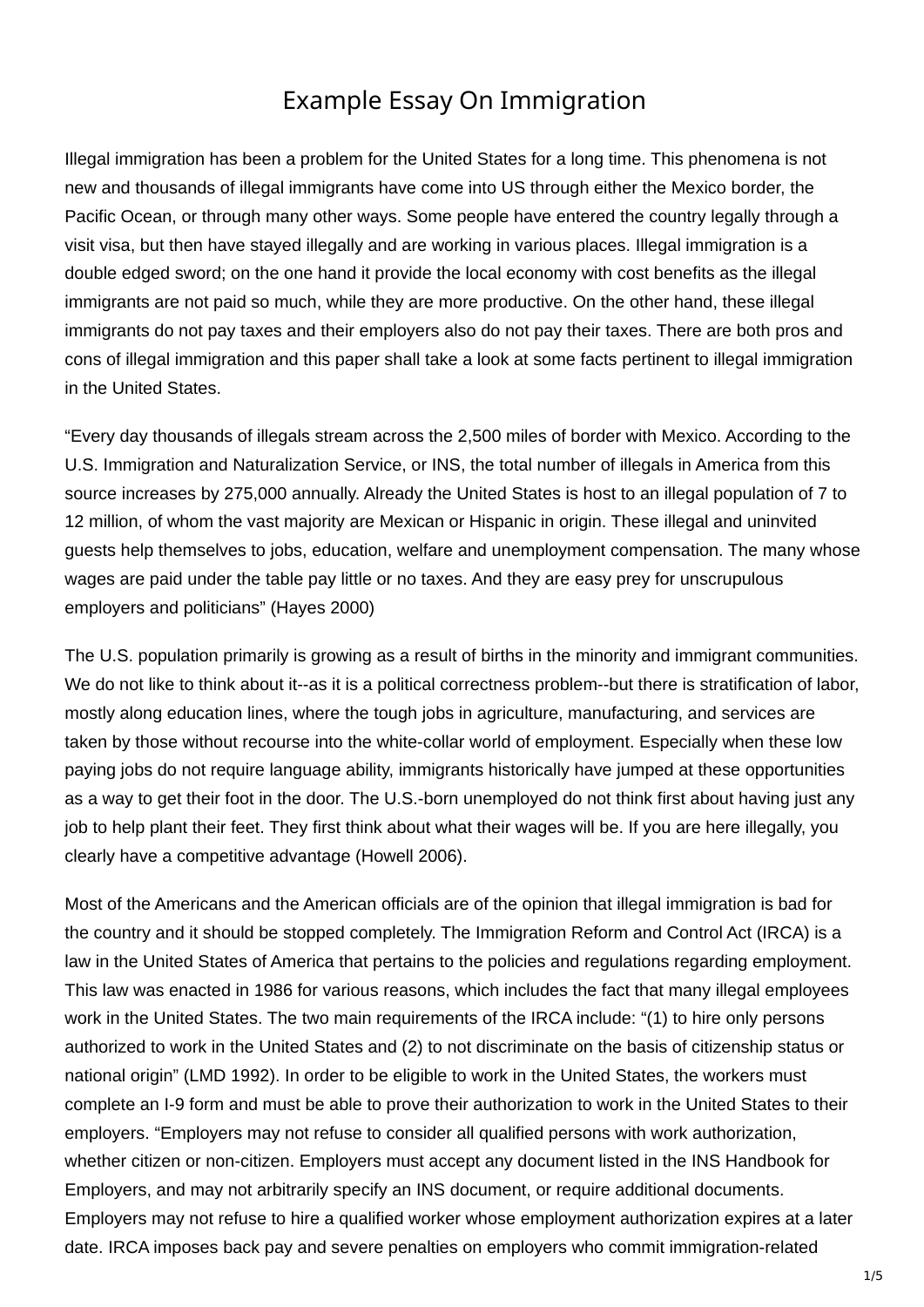employment discrimination" (LMD 1992). I am for this immigration reform as I believe that illegal employment is a drain on the economy of the United States.

There are more than 10 million undocumented workers (excluding their families) in the United States (White). Most of these illegal workers are concentrated in California and Texas, although their presence can be felt all over the country. About three quarters of these illegal immigrants come to the United States after crossing the US/Mexico border. Many of these illegal immigrants are hired by US employers as undocumented workers and this is done because they can be hired at a pay less than minimum wage. Most of these workers are hired to work in the agricultural, manufacturing, and construction industries, or in backroom jobs. These workers are not given any kind of health care or any other benefits (White). These jobs are mostly opened illegally by US employers in order to save up on taxes and also save up on their costs by paying the workers less than minimum wage. It is for this reason that I believe it important for the immigration reform to be in place as it makes it harder for the employers to cheat the government out of the taxes etc.

One other benefit that can be derived from the IRCA is that of the social costs related with illegal immigration into the United States. When the illegal immigrants enter America, they do so without any papers or any authorization. This means that there is no record of where they come from or what sort of a background they have. They might be infected with a hundred diseases, such as polio, tuberculosis, etc. These diseases can spread and cause a lot of problems for the American citizens. Other than that, there are more costs that are added for a state as it has to pay for the education etc for these illegal immigrants. "In an already under funded programs they give these services a more heavy burden to deal with. Republicans have reached agreement among themselves on legislation designed to combat illegal immigration (Carney 1996). But with their package facing delaying tactics from Senate Democrats and a veto from the president, they finished the week of Sept. 2 uncertain of their next move" (Website).

It would be useful to consider the downside of implementing strict immigration laws. If the labor market were not being filled by illegal immigrants crossing the Mexican border, these positions would have to be filled by someone else. If we were to bring more agricultural and service workers into the U.S. through a regularized process, the resulting body of immigrants would be less Mexican and more Arab, Muslim, South Asian, and African. For those who want an idea of how this would impact American society, take a look at Europe. This is an issue of culture, language, and religion. Author Samuel Huntington (Who Are We?) and others have argued that Mexican culture is not readily compatible with the Anglo-Protestant culture under which the U.S. has prospered. This may be true. but it certainly is more compatible than Iraqi culture (Howell 2006).

If the Mexicans were not coming in illegally, we would have to process--and keep track of--all of them. What would the U.S. Citizenship and Immigration Service (USCIS, the successor agency to the Immigration and Naturalization service under the new Department of Homeland Security) have to look like to process the 500 workers who are sneaking into the country illegally on a daily basis? What would it cost? There roughly are 11,000,000,000 illegal immigrants in the U.S. By any process other than deporting them all, there will be a substantial increase in the size of the government agencies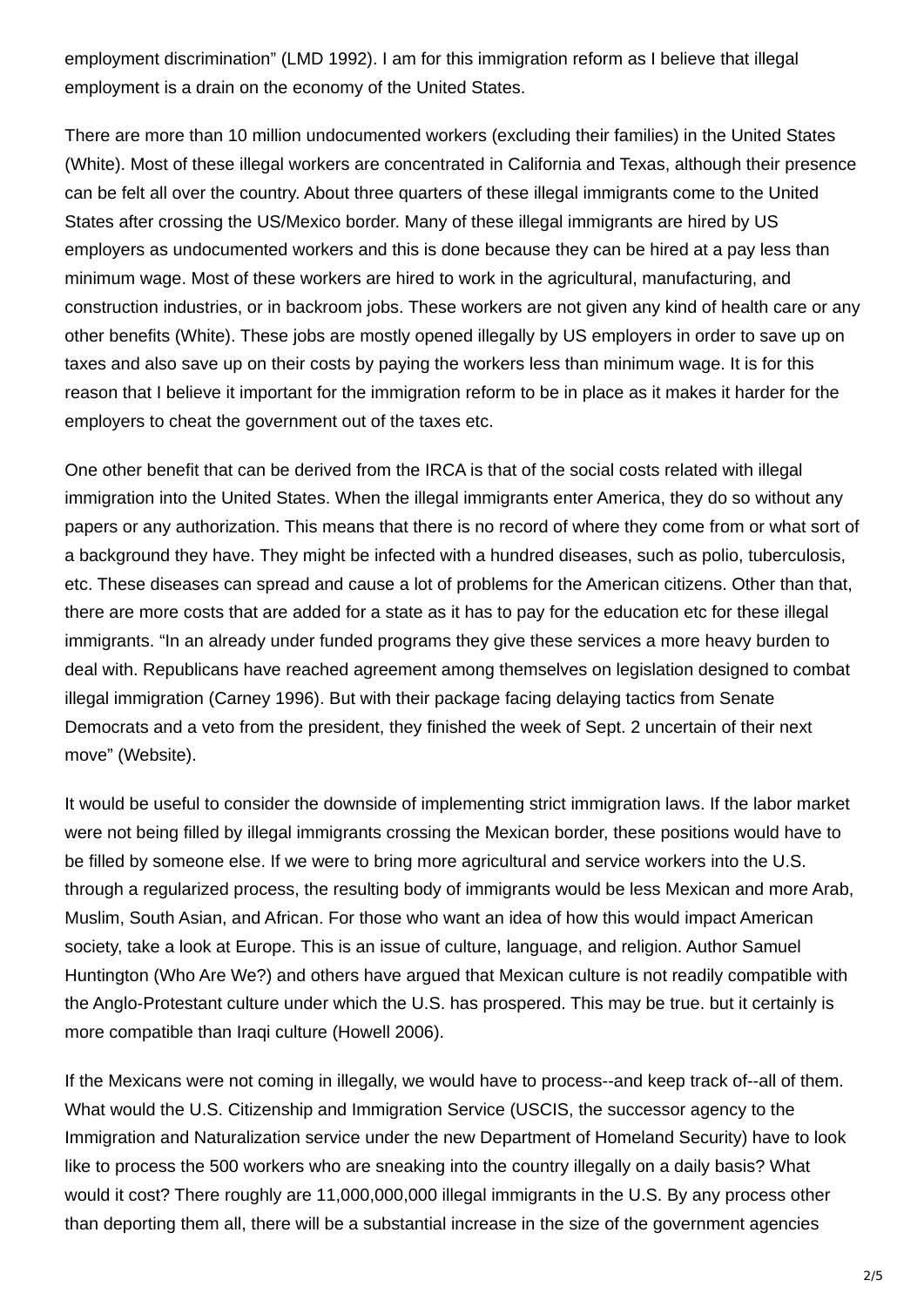designed to monitor them (Howell 2006).

By making such an issue of illegal immigrants from Mexico, we are discouraging all immigrants about life in the U.S., including those that we need desperately. The issue is plugging up the immigration system for applicants who have math and science skills. Many claim that the education system is being overburdened by the children of illegal immigrants. Yet, such skills have not--at least over the last 20 years--been produced by that same system, forcing us to import our technological capability from India, East Asia, and elsewhere (Howell 2006).

One might argue that the immigrants are people after all and that they should not be discriminated against even if they come illegally into the country. A lot of public controversy has been sparked on the discourse of affirmative action, which is about the discrimination of the immigrants in the workplace. This started as a period of "passionate debate that began around 1972 and tapered off after 1980, and the second indicating a resurgence of debate in the 1990s leading up to the Supreme Court's decision in the summer of 2003 upholding certain kinds of affirmative action" (Fullinwider 2005). Other than this, there have been two paths that the development, defense, and contestation of preferential affirmative action have taken. "One has been legal and administrative as courts, legislatures, and executive departments of government have made and applied rules requiring affirmative action. The other has been the path of public debate, where the practice of preferential treatment has spawned a vast literature, pro and con" (Fullinwider 2005).

Many people argue that the immigrants are usually skilled labor and they help increase the local production of the United States. Others also argue that when the businesses pay them lower than minimum wage, their costs go down, which means that the costs of production as well as the prices goes down, and these help the citizens of the United States. It is also argued that the immigrants tend to send their US dollars outside America to their families, and this strengthens the value of the dollar, making it more valuable, thereby making the economy of US stronger.

Yet, we find that these benefits are far outweighed by the costs that the illegal immigrants bear on the US. Many immigrants have felt that they are being discriminated against in the workplace for one or more of the various kinds of discriminatory practices that occur within various organizations. Many of these employees are women who believe that they have been discriminated based on their sex. The Revised Order of 1972 affected a change that included women among the "protected classes" whose "underutilization" demanded the setting of "goals" and "timetables" for "full utilization" (Graham 1990). There are some theories that are presented in Title VII of the Civil Rights Act of 1964 that pertain to discrimination in employment, even if the employee is an illegal immigrant. The IRCA changes all that. An illegal immigrant cannot be considered an employee under the IRCA, which automatically takes care of the discrimination problem.

It can be concluded that the immigration reforms are a good practice for both the immigrants, and more importantly, for the US. The illegal immigrants pose many problems for our country and they should not be allowed to enter in the first place. But since it is very hard to implement total security, steps should be taken to reduce the illegal immigrant inflow into our country and the first step is to implement immigration reform. Much of what these people earn in the US is sent to their homes in their own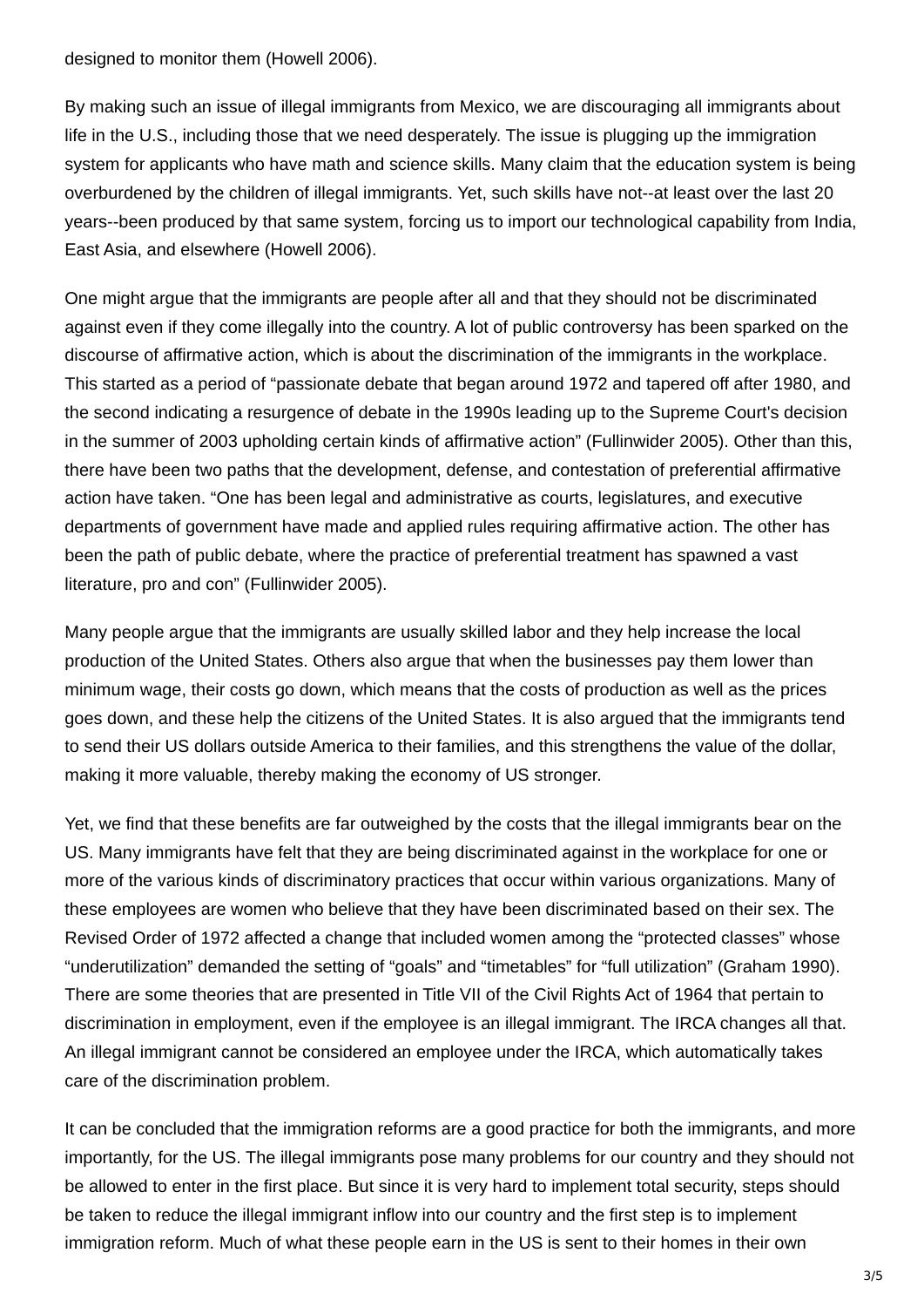countries and the US economy is deprived of their taxes. By staying in the US, they are spending each second doing an illegal act as just their presence inside the US borders is an illegal act.

Many people tend to think that eradicating illegal immigration is impossible and that it can never work. This is not true. Illegal immigration can be repealed if the government takes the proper measures. While there is no painless magic answer, illegal migration can be significantly reduced with a few effective measures. Some of those measures require money; some require political will; many can be accomplished by the President without new legislation. Adopted as part of a comprehensive approach, these measures will be effective. Adopted selectively, they will fail. As a first step, however, current law and regulations must be clarified. Employers are caught between competing legal mandates when hiring non-citizens; aliens with only a tenuous claim to presence in the U.S. remain here for years under the color of law; and some government officials do not know whether they are obliged to report information to or withhold it from the INS. Congress and the regulators must simplify legal requirements so that the average person, citizen or alien, can know what the rules are (Lempres 1994).

Interdiction can be effective because of the nature of the flow of illegal migration. Over 95 per cent of illegal border crossers come through Mexico, where the terrain funnels traffic into several crossing points. By far the busiest crossing point in the nearly 6,000 miles of land border is the 13 miles near San Diego. Over 40 per cent of the Border Patrol's total interdictions occur in that 13-mile strip of land. Moreover, the Border Patrol estimates that over 90 per cent of its total apprehensions occur in just 100 miles of border segments. The concentration of illegal traffic means that interdiction efforts can be focused for greater effectiveness. Physical structures such as lights, fences, and anti-automobile barriers can be placed along the high-traffic crossing points. Without new legislation, the Administration can build these structures and add Border Patrol officers at the hot spots (Lempres 1994).

Other than that, there has been a lot of prosecutions regarding illegal immigration over the past few years. But the government is not merely prosecuting illegal immigrants for immigration offenses; it is reinvigorating its investigation and prosecutorial efforts against corporate America as well. Various corporate scenarios in the United States show that corporate America currently faces in confronting federal prosecutions. Congress first deputized corporate America into controlling the flow of illegal immigration at our nation's borders in 1986--by making it illegal for employers to knowingly hire, or knowingly retain after hiring, illegal immigrants, as well as to fail to comply with the employment verification requirements--and then subjecting employers to stiff civil and criminal penalties for noncompliance. Congress further deputized corporate America in 1996, and subjected corporate America to even higher financial stakes, when it made certain immigration offenses predicate offenses in RICO, and thereby opened the doors to suits from plaintiffs' lawyers for treble damages for having knowingly hired at least ten undocumented workers in a twelve-month period. Given the increasingly high stakes for employers, it is imperative that they expend the resources now to take the preventive measures outlined in this article. To do less will only perpetuate exposure to unnecessary and costly risk (Ciobanu and Green 2006).

## Work Cited